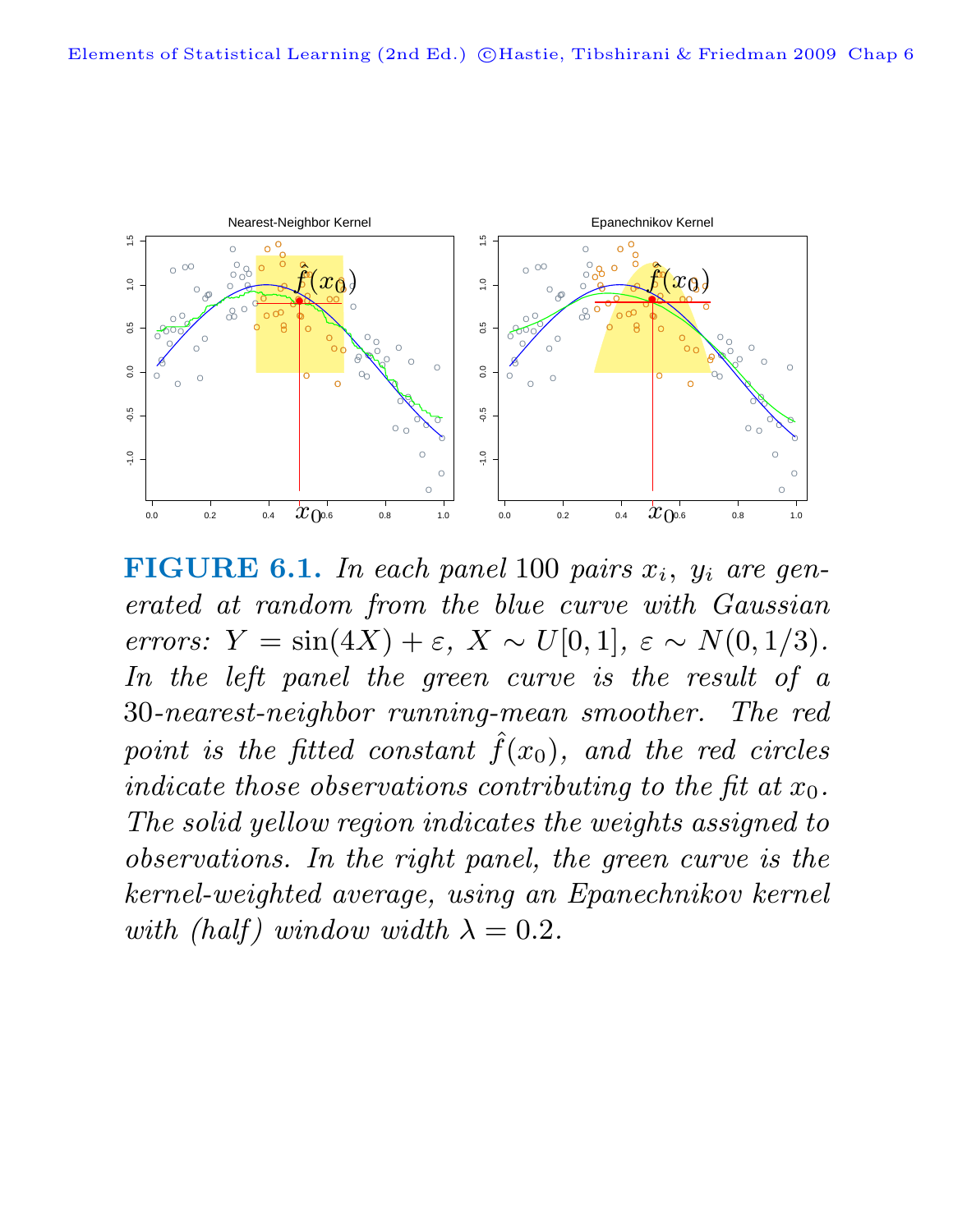

**FIGURE 6.2.** A comparison of three popular kernels for local smoothing. Each has been calibrated to integrate to 1. The tri-cube kernel is compact and has two continuous derivatives at the boundary of its support, while the Epanechnikov kernel has none. The Gaussian kernel is continuously differentiable, but has infinite support.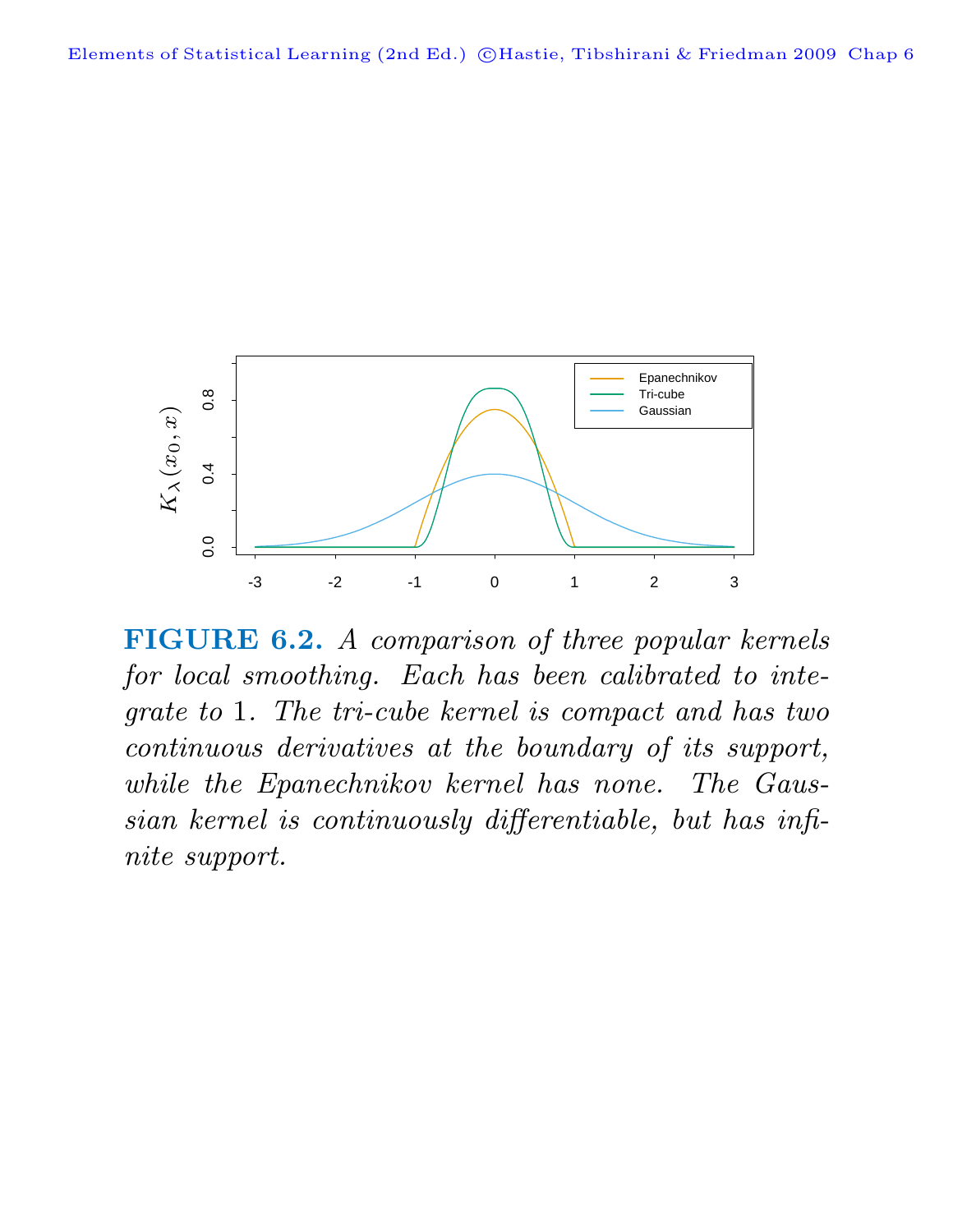

**FIGURE 6.3.** The locally weighted average has bias problems at or near the boundaries of the domain. The true function is approximately linear here, but most of the observations in the neighborhood have a higher mean than the target point, so despite weighting, their mean will be biased upwards. By fitting a locally weighted linear regression (right panel), this bias is removed to first order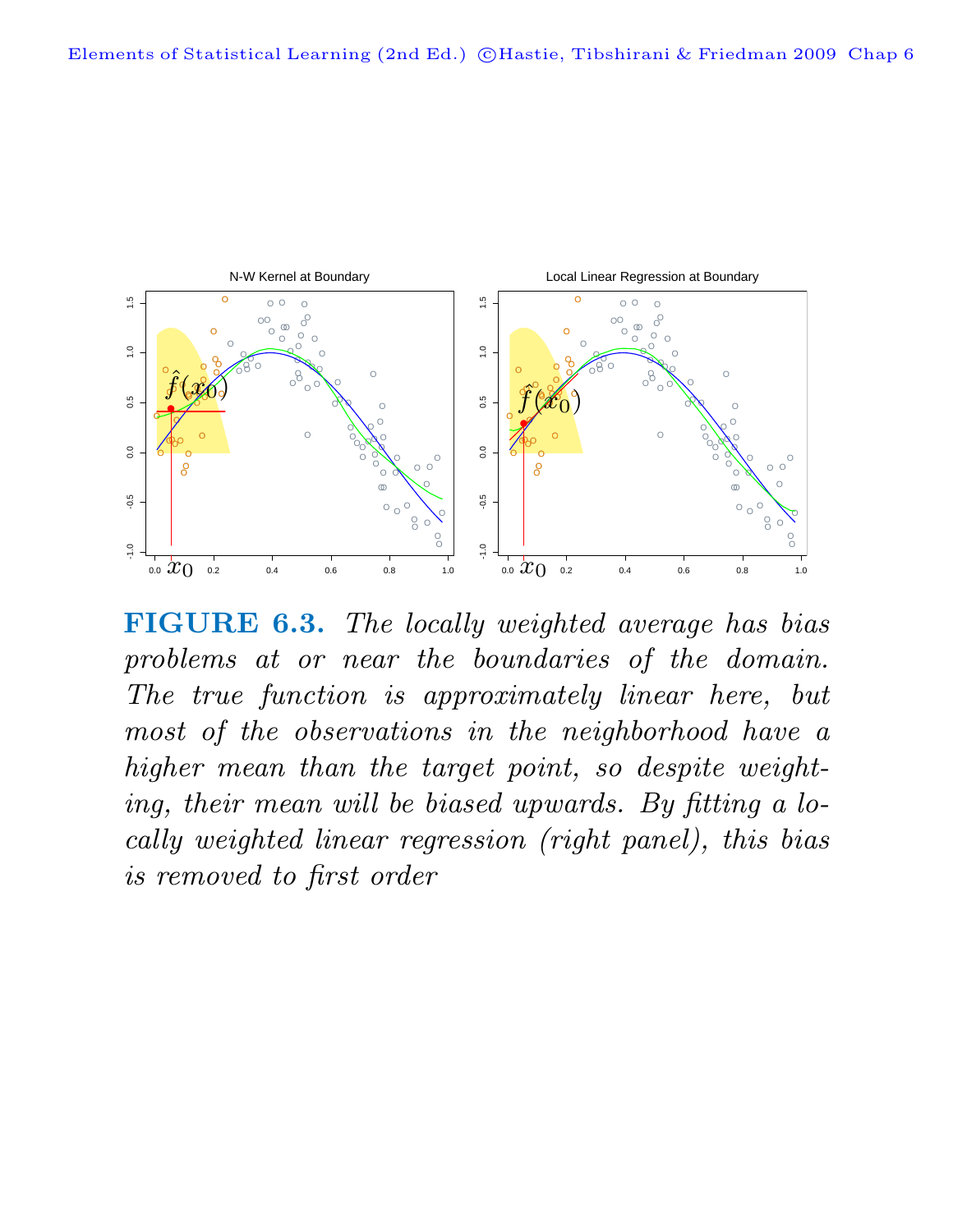

**FIGURE 6.4.** The green points show the equivalent kernel  $l_i(x_0)$  for local regression. These are the weights  $in \ \hat{f}(x_0) = \sum_{i=1}^{N} l_i(x_0) y_i$ , plotted against their corresponding  $x_i$ . For display purposes, these have been rescaled, since in fact they sum to 1. Since the yellow shaded region is the (rescaled) equivalent kernel for the Nadaraya–Watson local average, we see how local regression automatically modifies the weighting kernel to correct for biases due to asymmetry in the smoothing window.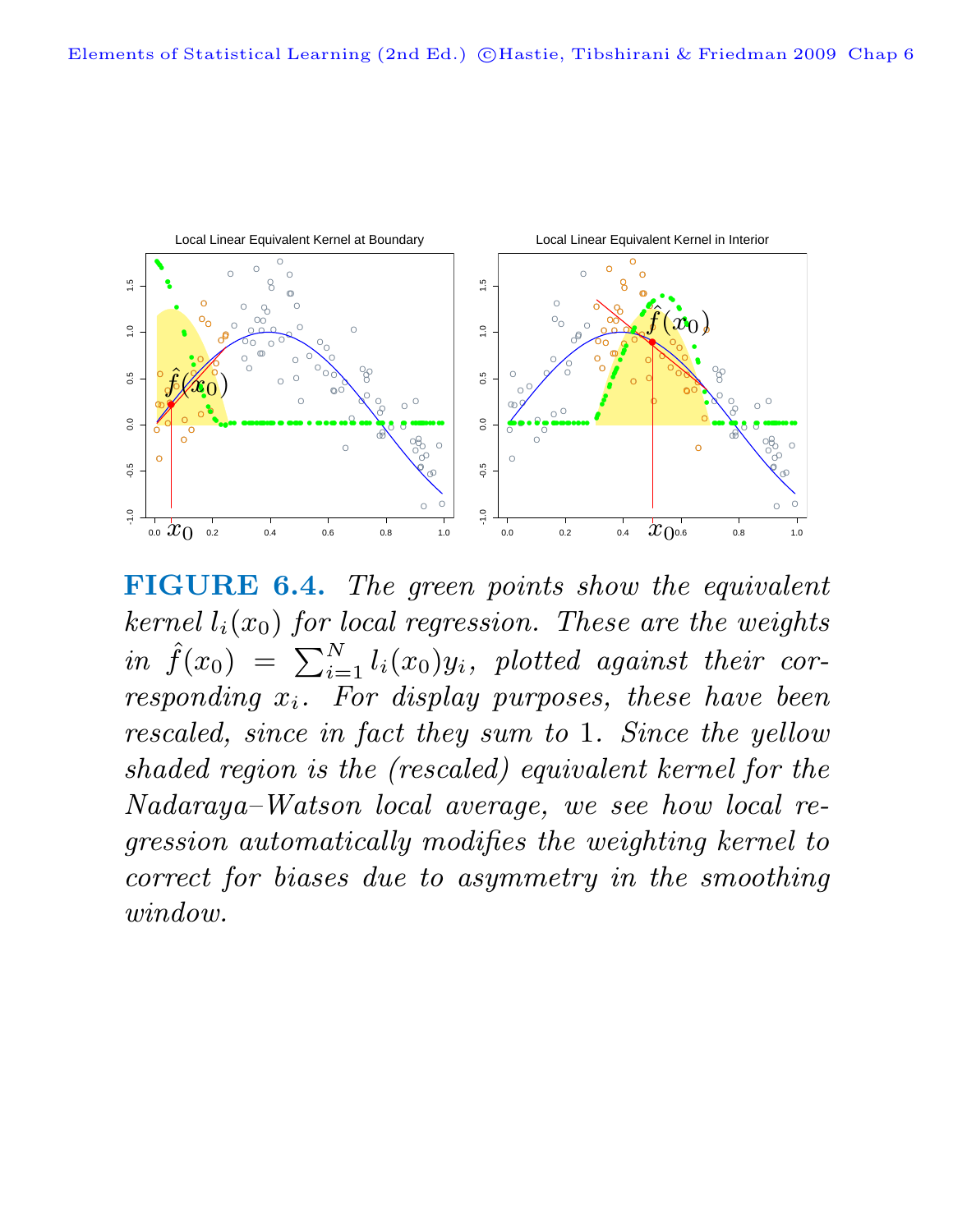

**FIGURE 6.5.** Local linear fits exhibit bias in regions of curvature of the true function. Local quadratic fits tend to eliminate this bias.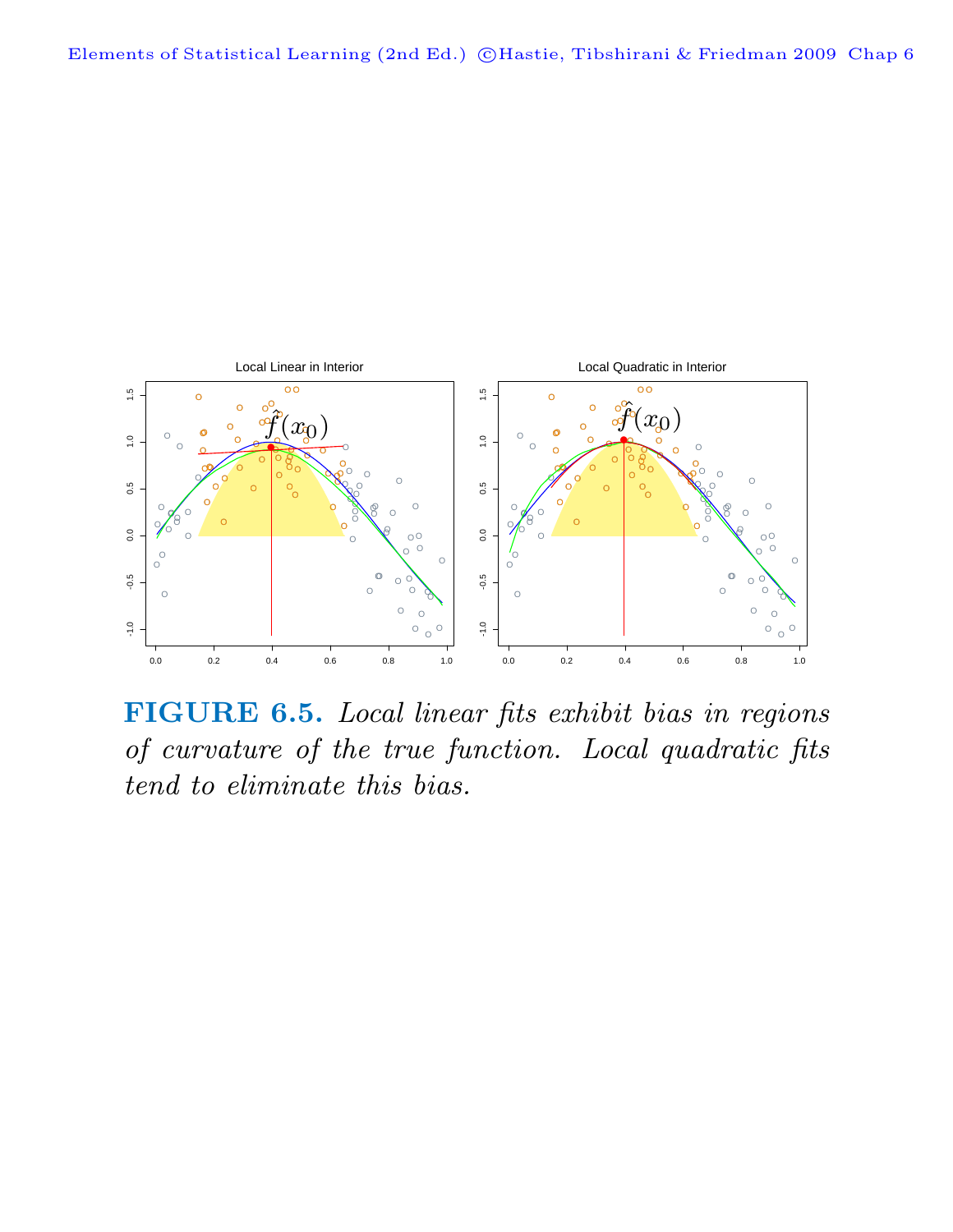

**FIGURE 6.6.** The variances functions  $||l(x)||^2$  for local constant, linear and quadratic regression, for a metric bandwidth  $(\lambda = 0.2)$  tri-cube kernel.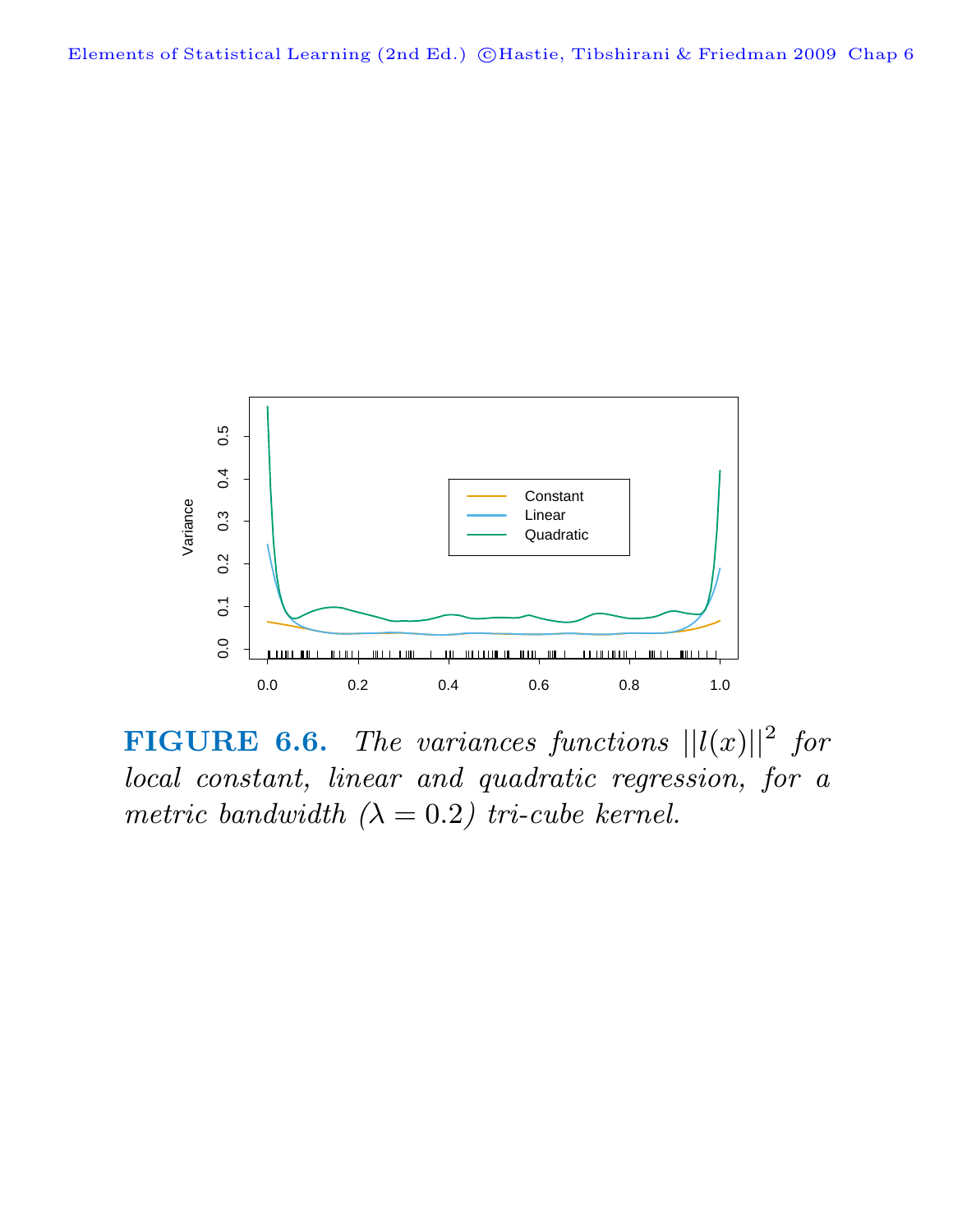

**FIGURE 6.7.** Equivalent kernels for a local linear regression smoother (tri-cube kernel; orange) and a smoothing spline (blue), with matching degrees of freedom. The vertical spikes indicates the target points.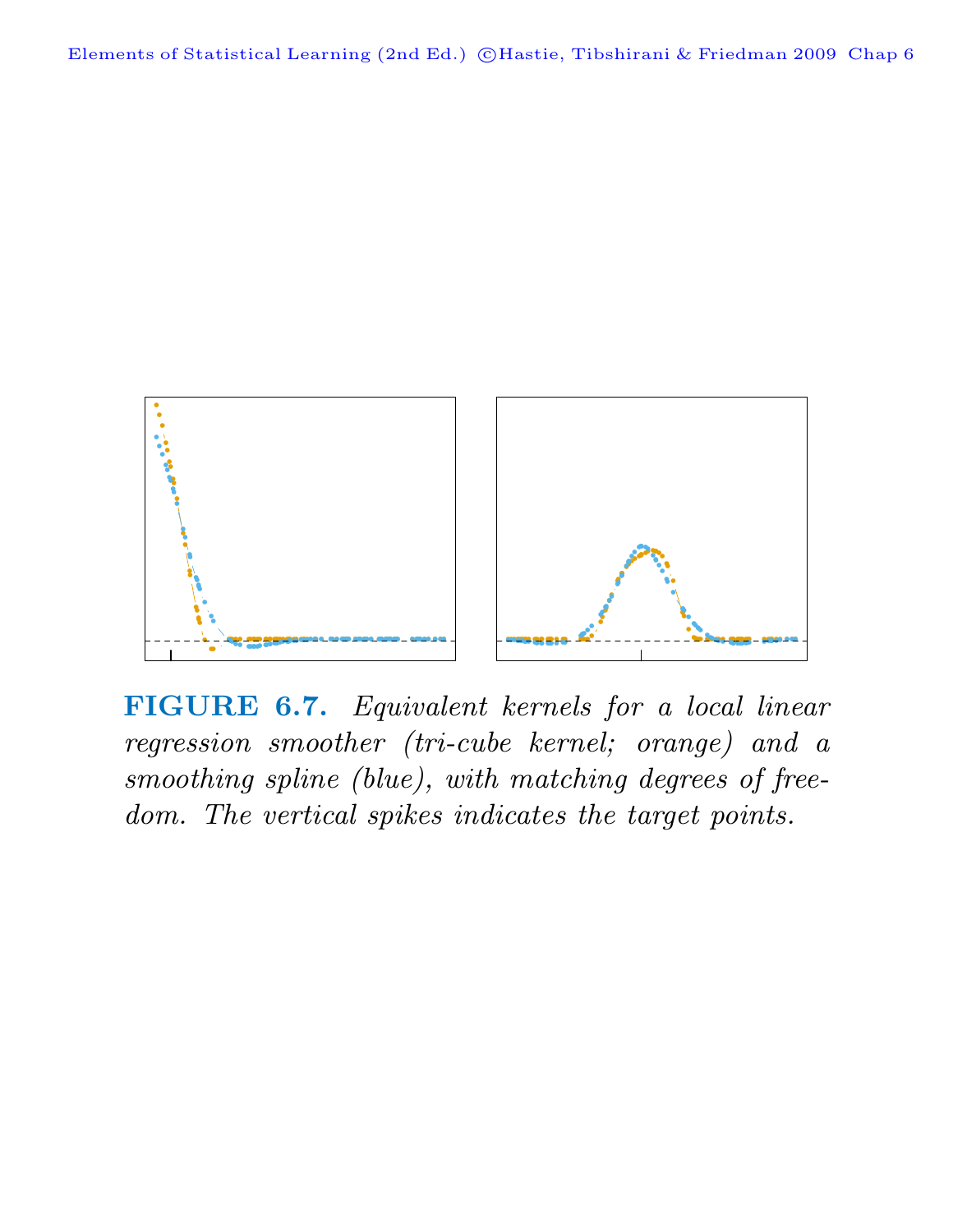

**FIGURE 6.8.** The left panel shows three-dimensional data, where the response is the velocity measurements on a galaxy, and the two predictors record positions on the celestial sphere. The unusual "star"-shaped design indicates the way the measurements were made, and results in an extremely irregular boundary. The right panel shows the results of local linear regression smoothing in  $\mathbb{R}^2$ , using a nearest-neighbor window with 15% of the data.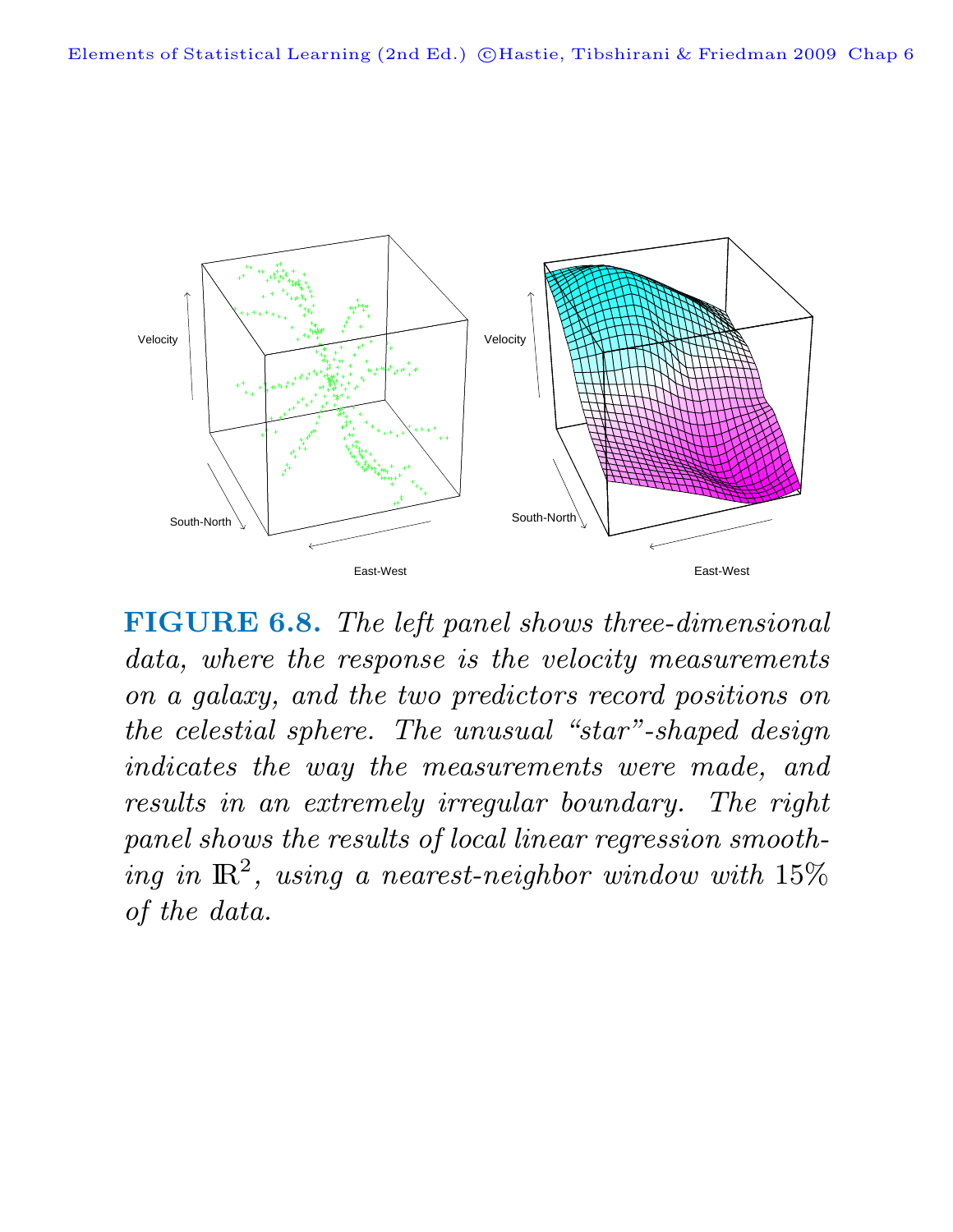

Solar Radiation (langleys)

**FIGURE 6.9.** Three-dimensional smoothing example. The response is (cube-root of) ozone concentration, and the three predictors are temperature, wind speed and radiation. The trellis display shows ozone as a function of radiation, conditioned on intervals of temperature and wind speed (indicated by darker green or orange shaded bars). Each panel contains about 40% of the range of each of the conditioned variables. The curve in each panel is a univariate local linear regression, fit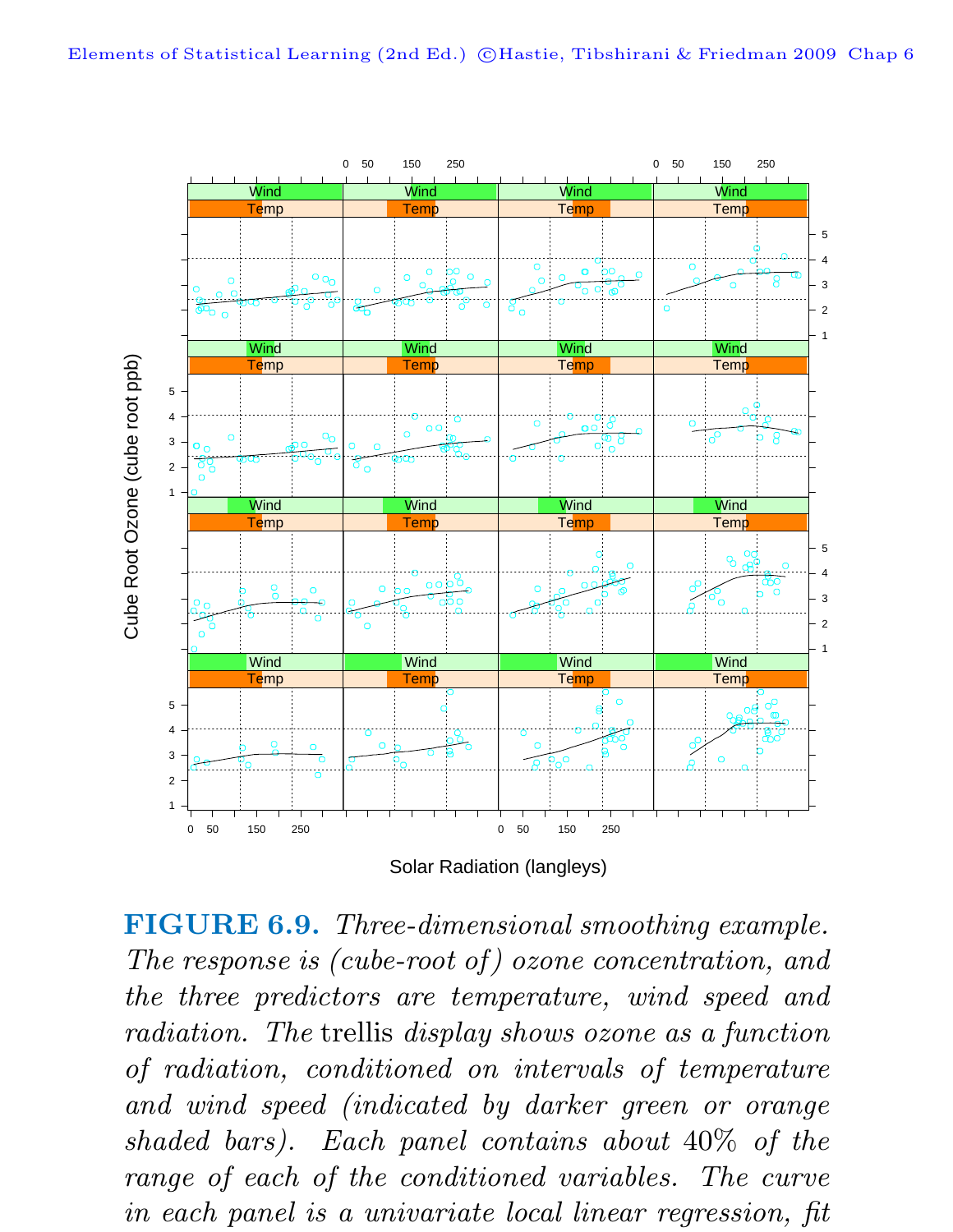

Aortic Diameter vs Age

**FIGURE 6.10.** In each panel the aorta diameter is modeled as a linear function of age. The coefficients of this model vary with gender and depth down the aorta (left is near the top, right is low down). There is a clear trend in the coefficients of the linear model.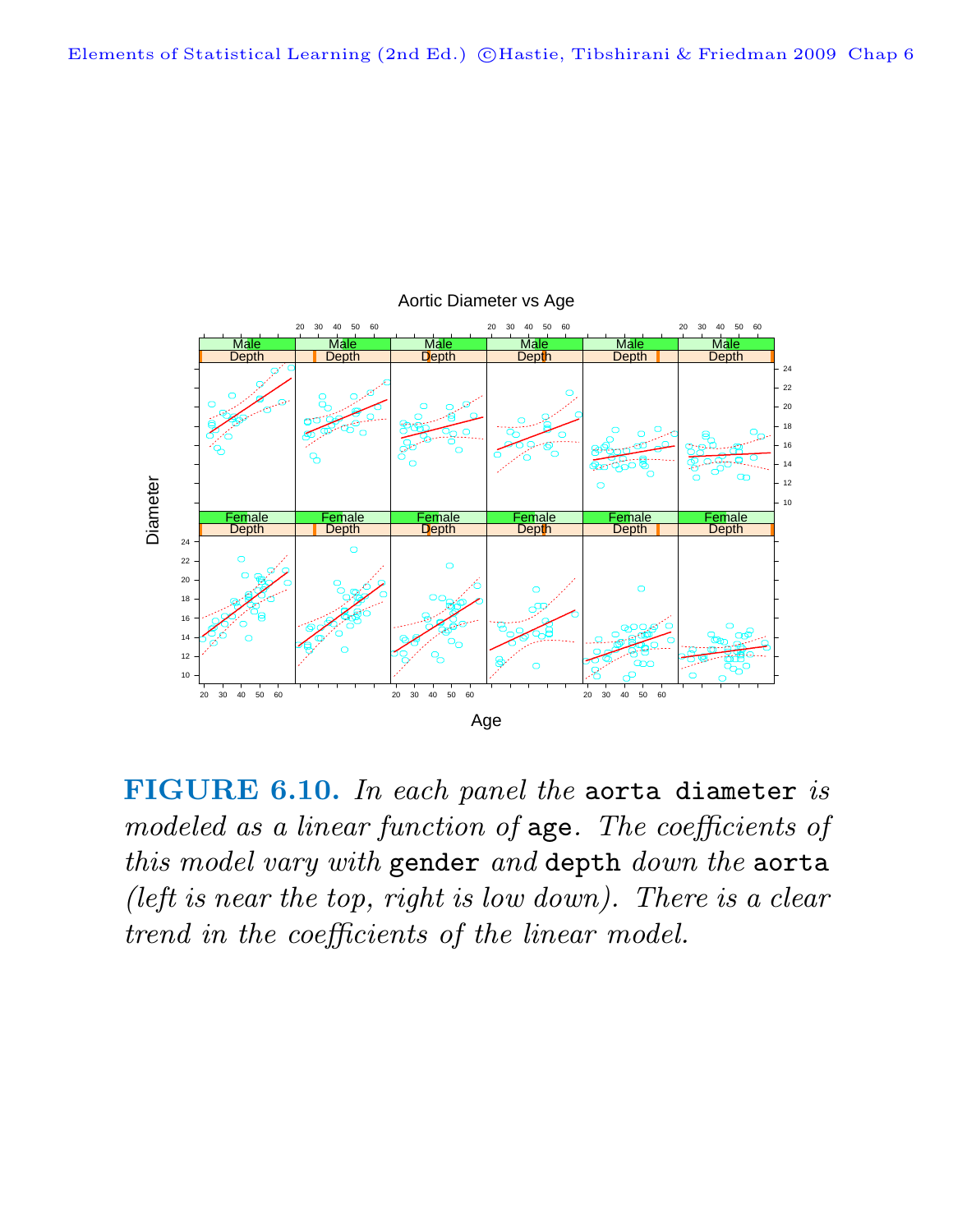

**FIGURE 6.11.** The intercept and slope of age as a function of distance down the aorta, separately for males and females. The yellow bands indicate one standard error.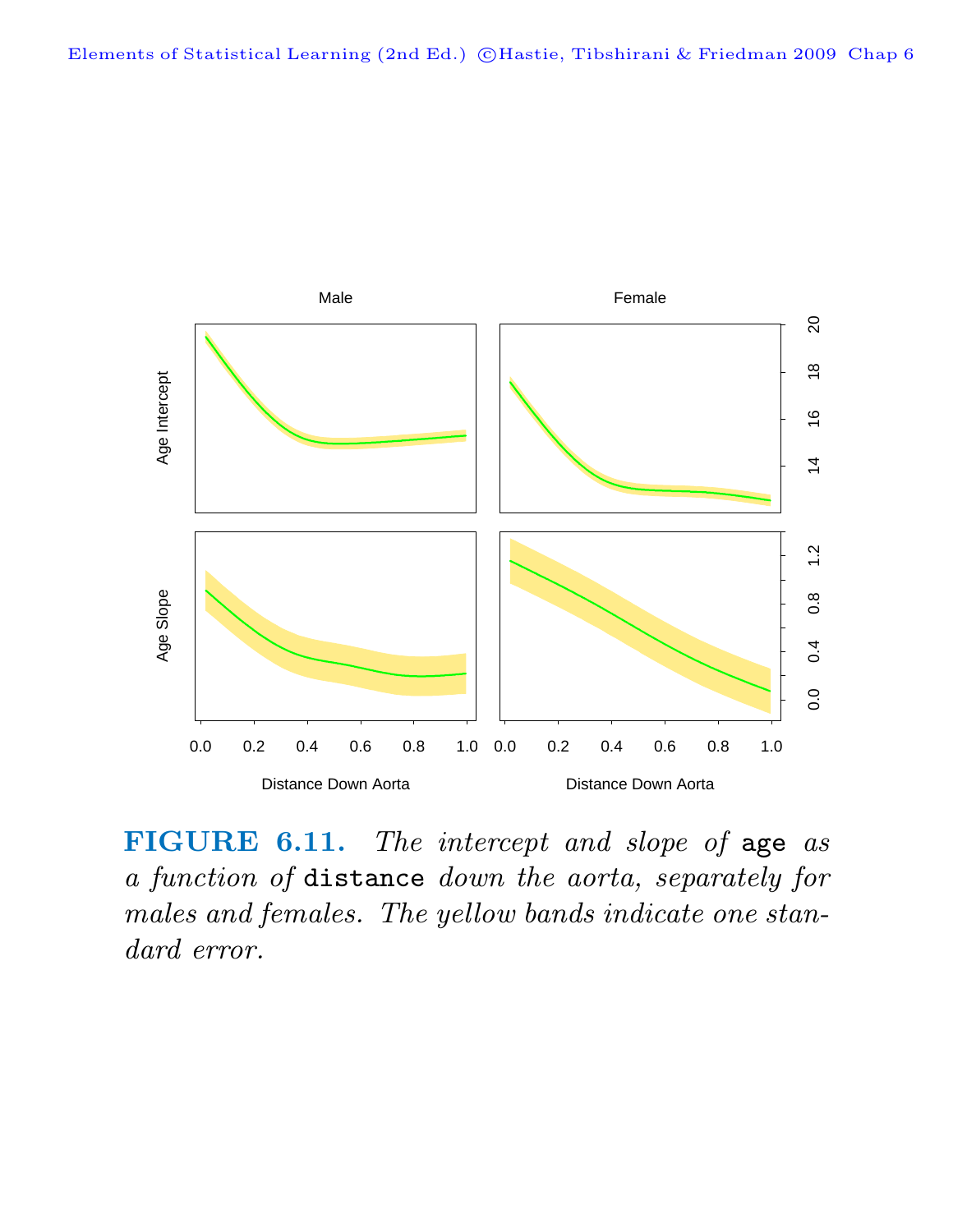

**FIGURE 6.12.** Each plot shows the binary response CHD (coronary heart disease) as a function of a risk factor for the South African heart disease data. For each plot we have computed the fitted prevalence of CHD using a local linear logistic regression model. The unexpected increase in the prevalence of CHD at the lower ends of the ranges is because these are retrospective data, and some of the subjects had already undergone treatment to reduce their blood pressure and weight. The shaded region in the plot indicates an estimated pointwise standard error band.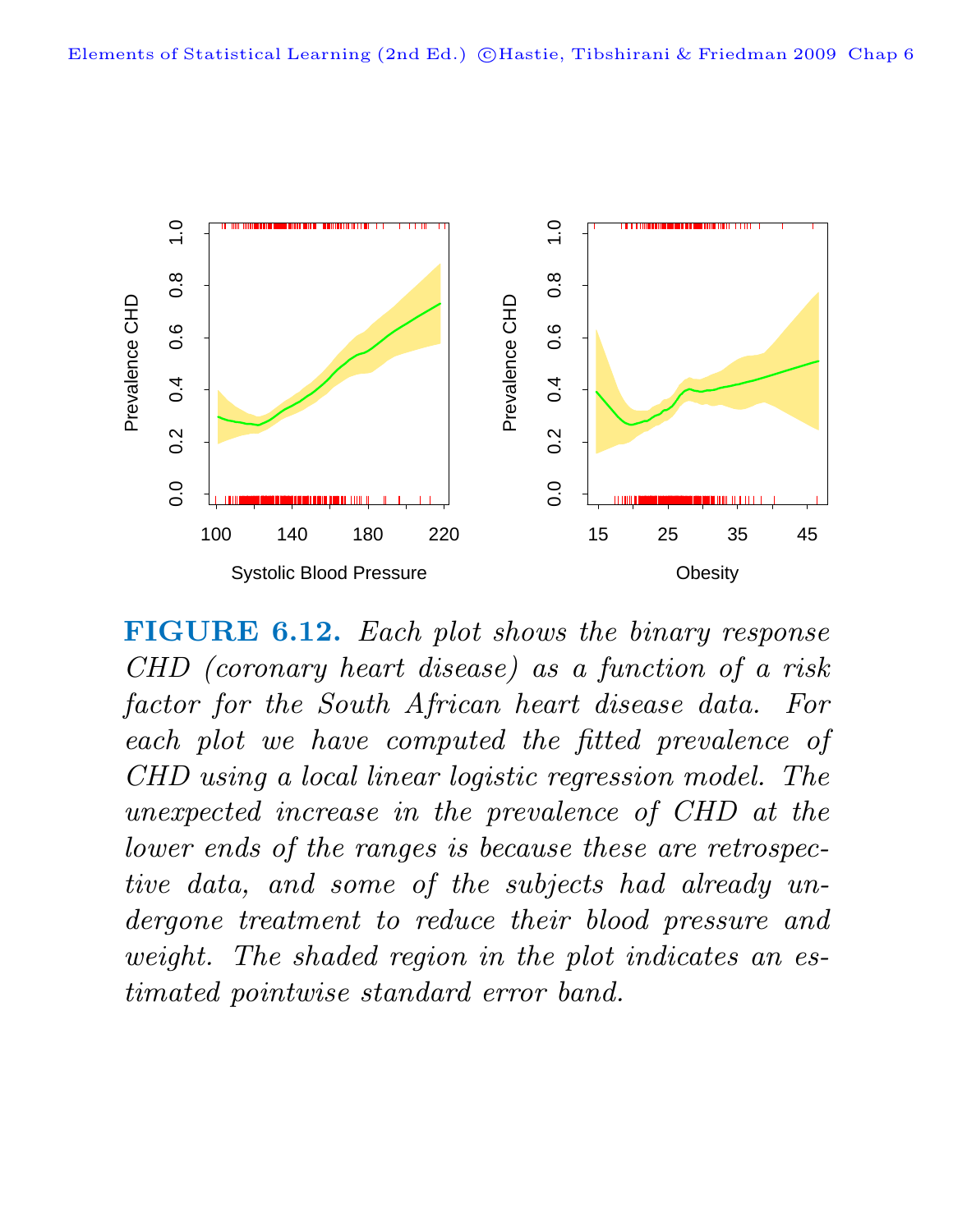

**FIGURE 6.13.** A kernel density estimate for systolic blood pressure (for the CHD group). The density estimate at each point is the average contribution from each of the kernels at that point. We have scaled the kernels down by a factor of 10 to make the graph readable.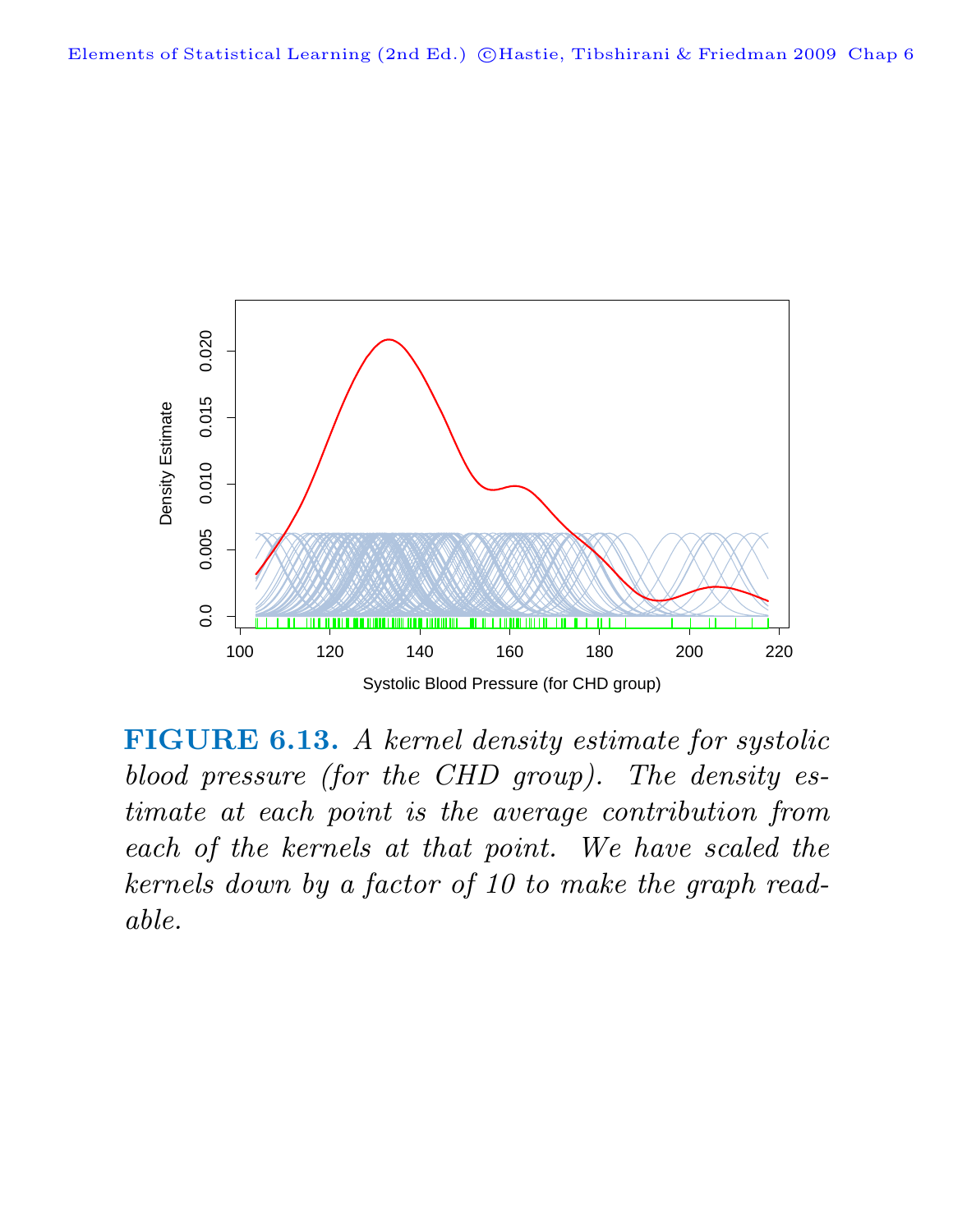

**FIGURE 6.14.** The left panel shows the two separate density estimates for systolic blood pressure in the CHD versus no-CHD groups, using a Gaussian kernel density estimate in each. The right panel shows the estimated posterior probabilities for CHD, using (6.25).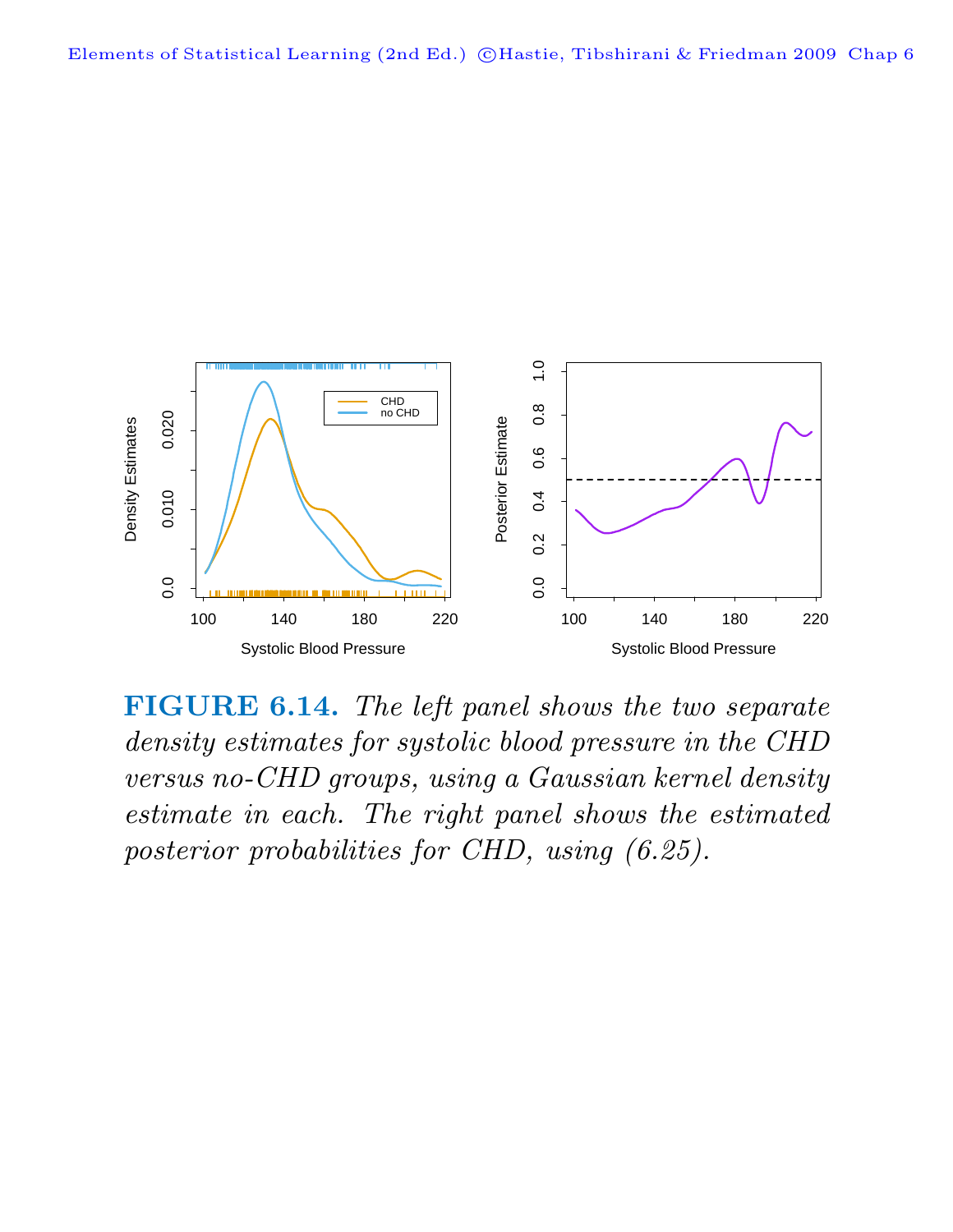Elements of Statistical Learning (2nd Ed.) ©Hastie, Tibshirani & Friedman 2009 Chap 6



**FIGURE 6.15.** The population class densities may have interesting structure (left) that disappears when the posterior probabilities are formed (right).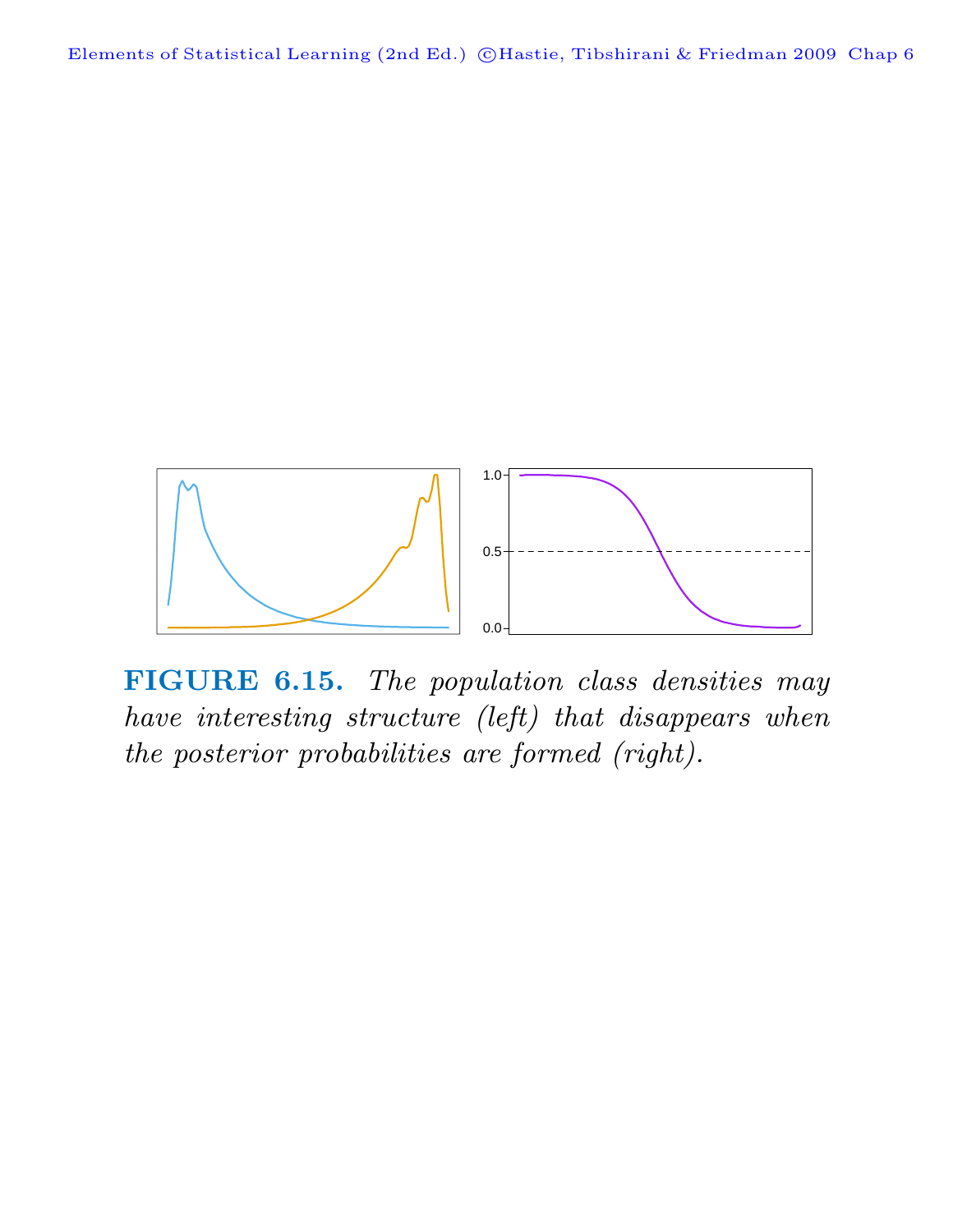

**FIGURE 6.16.** Gaussian radial basis functions in IR with fixed width can leave holes (top panel). Renormalized Gaussian radial basis functions avoid this problem, and produce basis functions similar in some respects to B-splines.